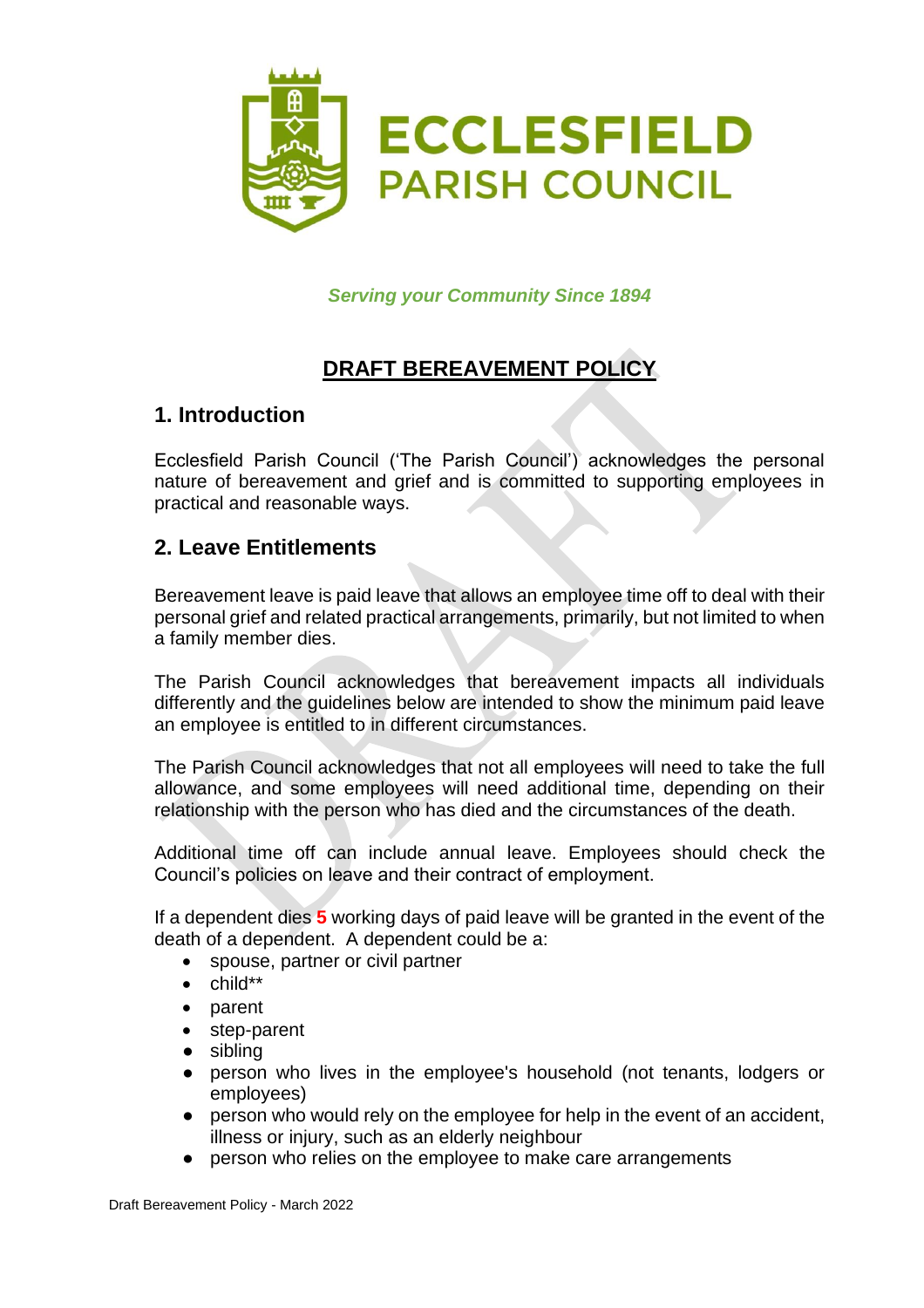\*Partner includes someone the employee is cohabiting with but is not the employee's spouse or civil partner.

2

**\*\*** Child includes children the employee is the adoptive parent, legal guardian or carer for. If the child dies under the age of 18 or is stillborn the employee may be entitled to additional leave.

If a non-dependant dies, **2** days paid leave may be granted on the death of someone who is not a child or dependant. These circumstances would include (but are not limited to) situations where the employee is responsible for funeral arrangements or has to travel abroad to attend the funeral.

### **3. Giving Notice for Bereavement Leave**

An employee should notify the Clerk (or the Chairman of Staffing Committee in the Clerk's absence or where the concerned employee is the Clerk) of their need to take leave as soon as possible or, at the latest, on the first day of absence. In exceptional circumstances, applications for leave will be considered after the first day of absence. The Clerk in consultation with the Chairman of the Staffing Committee has the right to exercise discretion in exceptional circumstances as outlined above. Leave days do not have to be taken consecutively.

## **4. Additional Leave**

In the event of bereavement, an employee will be able to take unpaid leave or annual leave at short notice to supplement their bereavement leave. Requests should be directed to the Clerk (or the Chairman of Staffing Committee in the Clerk's absence or where the employee is the Clerk). An employee who suffers a family bereavement while on annual leave can convert their annual leave into bereavement leave and take their annual leave at a future date. Unpaid leave on compassionate grounds may be granted after bereavement. An employee must consult with the Clerk in conjunction with the Chairman of the Staffing Committee before starting unpaid leave.

#### **5. Parental Bereavement Leave**

Employees are entitled to 2 weeks Statutory Parental Bereavement Leave if their child:

- **dies under the age of 18**
- is stillborn after 24 weeks of pregnancy

Employees can claim this leave if they are the:

- birth parent
- natural parent (the person who gave birth to the child who has since been adopted, but has a court order to allow them to continue having access to the child)
- adoptive parent, if the child was living with them
- person who lived with the child and had responsibility for them, for at least 4 weeks before they died
- $\bullet$  'intended parent' due to become the legal parent through surrogacy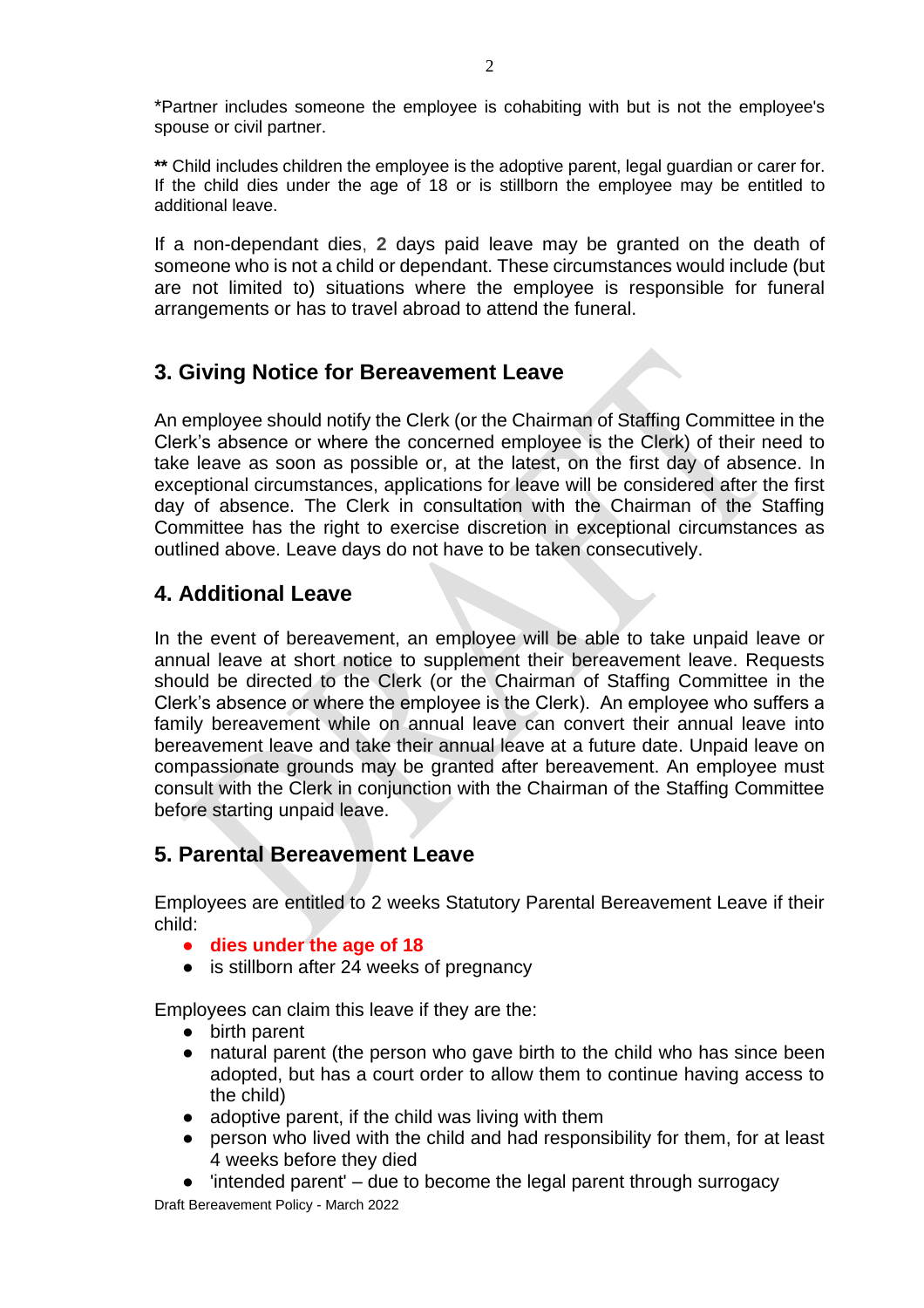● partner of the child's parent, if they live with the child and the child's parent in an enduring family relationship

Parental Bereavement Leave can be used within 56 weeks of the date of the death or stillbirth. It can be taken as either:

- 2 consecutive week
- 2 separate weeks
- 1 week only

In order to take Parental Bereavement Leave, an employee should tell the Clerk (or the Chairman of Staffing Committee in the Clerk's absence or where the employee is the Clerk):

- when they want their Parental Bereavement Leave to start
- whether they want to take 1 or 2 weeks' leave
- the date of their child's death

To take or cancel Parental Bereavement Leave, an employee should also give the Clerk (or the Chairman of Staffing Committee in the Clerk's absence or where the employee is the Clerk) the correct notice:

- if within 8 weeks of the death or stillbirth notice must be given before the employee would usually start work on the first day of leave
- if more than 8 weeks after the death or stillbirth notice must be given at least 1 week before the start of the planned leave.

### **6. Parental Bereavement Pay**

If an employee has been with the Council for at least 26 weeks, they will be entitled to Statutory Parental Bereavement Pay if all of the following apply:

- **their child dies under the age of 18** or is stillborn after 24 weeks of pregnancy
- they were employed when their child died
- they earn on average at least the average weekly minimum amount set by the government

To enable the Council to pay the employee for this time off, the employee ought to ask in writing (give 'notice') for Statutory Parental Bereavement Pay within 28 days of taking Statutory Parental Bereavement Leave, starting from the first day of the week they're claiming the payment for.

The notice should state the employee is entitled to Statutory Parental Bereavement Pay and include:

- their name
- the start and end dates of the leave they want to claim the pay for
- the date of their child's death
- their relationship with the child.

#### **7. Miscarriage Leave**

If an employee or their partner has a miscarriage in the first 24 weeks of pregnancy, the Council recognises many people will consider this a bereavement.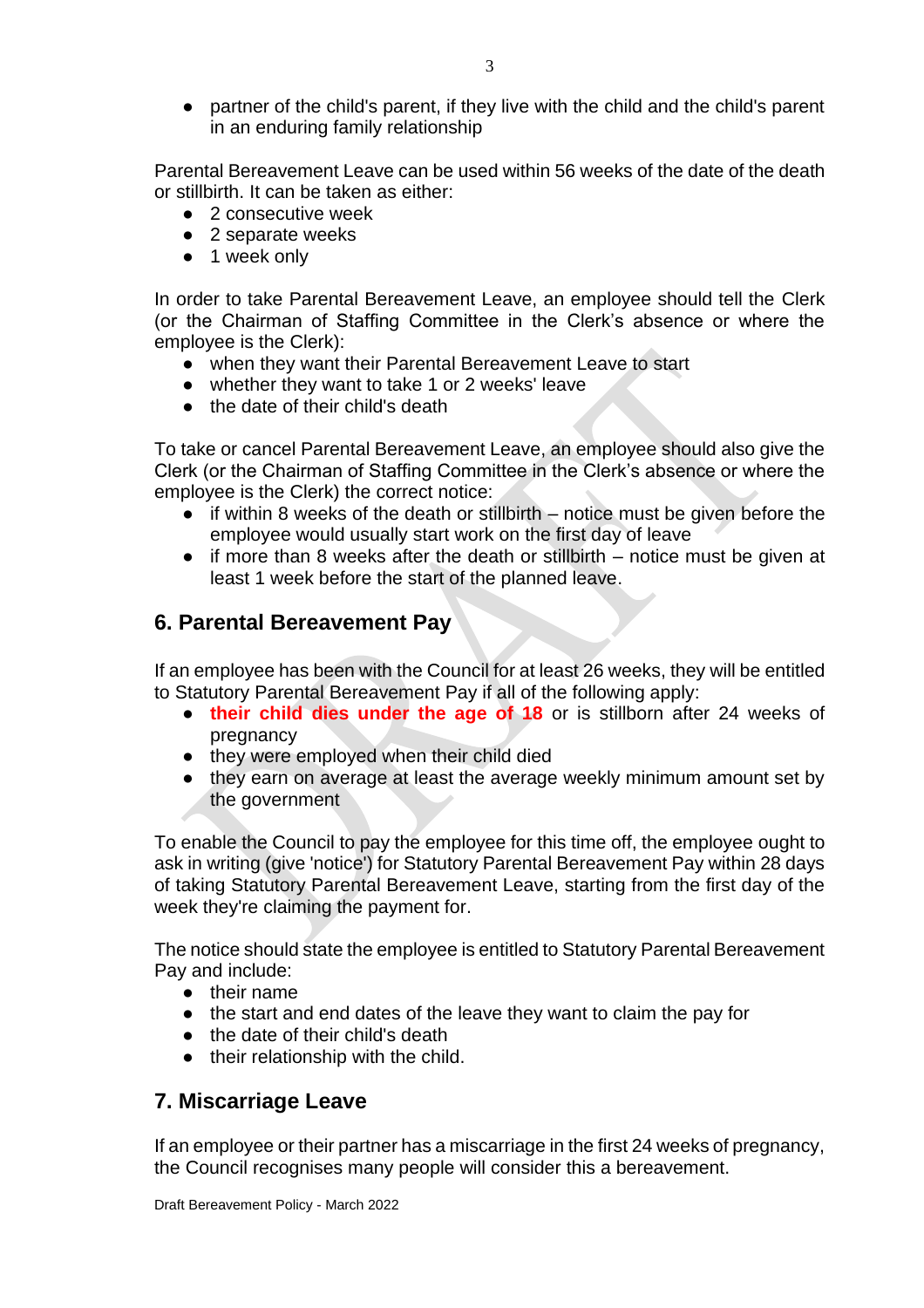In these circumstances, the Council provides **2-5** days leave. This time off will be paid. This will be paid at their usual rate of pay.

Up to 2 weeks of sickness absence related to a miscarriage will be recorded as 'pregnancy related sickness'. This absence will be kept separate to other types of sickness and the Council will not count these absences towards any review or trigger points set out in the Council's absence policy.

### **8. Miscarriage That Happens at Work**

The Council understands it can be a very distressing time if an employee's miscarriage happens at work.

Any employee who needs assistance, for example, help contacting a partner or family member, or needs immediate medical help they should inform the Clerk or another member of staff,

If an employee needs to leave the premises they should report a sickness absence to the Clerk or the Chairman of the Staffing Committee if it relates to the Clerk as soon as possible. An employee does not have to report the exact reasons for their sickness absence if they do not feel comfortable.

### **9. Return to Work**

In certain circumstances a full return to work may not be possible for an employee following the death of an immediate relative – for example, when the employee's grief is likely to impact on their ability to perform their role, or where new childcare arrangements have to be sourced or responsibility for the care of an elderly parent has transferred to the employee.

In such instances, the Parish Council will allow a phased return to work on a parttime or reduced hours basis where practicable. Alternative duties may also be considered. Any such arrangement would need to be agreed in advance by either the Clerk or the Chairman of the Staffing Committee and would be subject to an agreed maximum number of days.

### **10. Employee Support**

The Parish Council acknowledges that bereavement leave is intended to support employees in the immediate period around the death of a relative. However, the process of grief, the natural reaction and adjustment to loss and change may take a significant time and will be personal to each individual.

An employee with any concerns about the grieving process impacting on their work performance should discuss this in confidence with either the Clerk or the Chair of the Staffing Committee, to ensure that any reasonable adjustments that may be necessary are discussed and put in place and that the employee is supported in their return to the full range of duties and responsibilities that they had prior to the